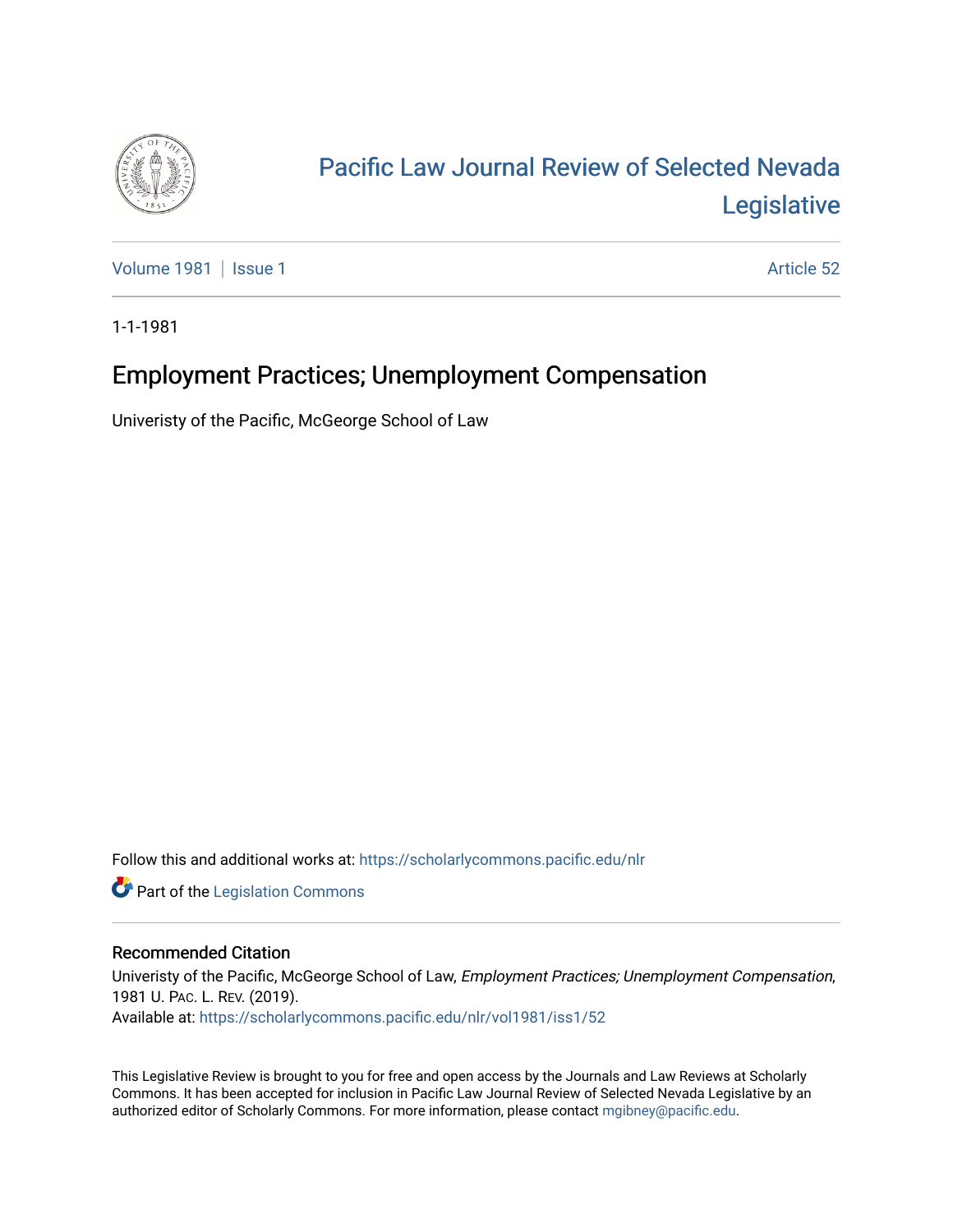### **Employment Practices; unemployment compensation**

N.R.S. §§612.315, 612.320, 612.353, 612.415 (repealed); §§612.-, 612.- (new); §§612.245, 612.250, 612.260, 612.375, 612.3774, 612.380, 612.390, 612.434, 612.475, 612.480, 612.495, 612.550 (amended). AB 292 (Banner); STATS 1981, Ch 379 (§§612.— and 612.550 are ef*fective January 1, 1982)*  AB 295 (Robinson); STATS 1981, Ch 206 AB 313 (Banner); STATS 1981, Ch 208 AB 370 (Banner); STATS 1981, Ch 337

Chapters 206, 208, 337, and 379 make a number of changes in the law governing unemployment insurance affecting various administrative determination and appeal procedures, benefit eligibility, and extended benefits.

#### *Administrative Procedures*

Under existing law, the Executive Director of the Employment Security Department is responsible for determining whether an employing unit<sup>1</sup> constitutes an employer<sup>2</sup> and whether the services performed constitute employment.<sup>3</sup> The Executive Director is also responsible for establishing employer contribution rates based upon the percentage of benefits charged against base period employers and wages reported during the base period.<sup>4</sup> In making these determinations, prior law required the Executive Director to hold hearings and make findings of fact.<sup>5</sup> Chapter 206 specifically eliminates the requirement for hearings and findings of fact and permits the Executive Director to make administrative determinations regarding employing units, services performed, and contribution rates after notice and opportunity for the employing unit to submit facts. $\frac{6}{3}$ 

Appeals from administrative determinations under prior law, could be taken directly to district court.<sup>7</sup> Chapter 206 requires that appeals be processed in the same manner prescribed for appeals of benefit determinations. 8 Thus, an appeal of an administrative determination ini-

<sup>1.</sup> *See* N.R.S. §612.060 (definition of employing unit).

<sup>2.</sup> *See id.* §§612.055 (definition of employer), 612.245 l.

<sup>3.</sup> *See id.* §§612.060-612.145, 612.245 1. 4. *See id.* §612.250 l.

<sup>5.</sup> *See* STATUTES OF NEVADA 1955, c. 317, §1, at 518.

<sup>6.</sup> *See* N.R.S. §§612.245, 612.250.

<sup>7.</sup> *See* STATUTES OF NEVADA 1955, c. 317, §1, at 519 (amending N.R.S. §§612.245, 612.250).

<sup>8.</sup> *See* N.R.S. §612.245 2. *See generally* §§612.495-612.530.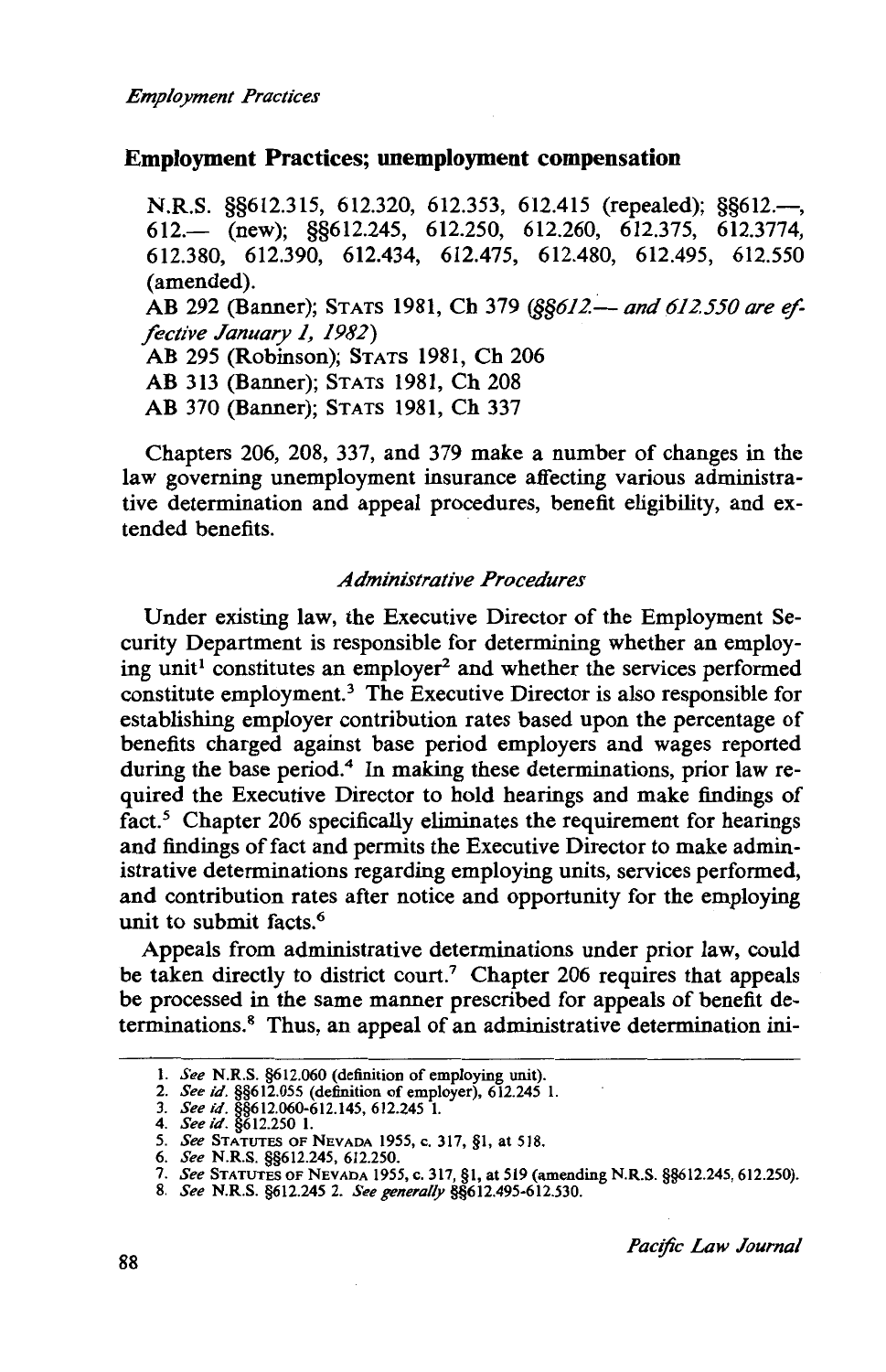tially must be filed with an appeal tribunal appointed by the Board of Review of the Employment Security Department.<sup>9</sup> Review of the determination of the appeal tribunal, by the Board of Review, is allowed as a matter of right if the decision reverses or modifies the executive director's determination; in all other cases, review is at the discretion of the Board of Review.<sup>10</sup> A party may commence an action in district court only after the Board of Review has reached a decision.<sup>11</sup>

Additionally, the Employment Security Department, prior to the enactment of Chapter 206, notified the claimant's most recent employing unit that the first unemployment compensation claim had been filed.<sup>12</sup> The notice provided an opportunity for the employer to submit any facts which may affect the individual's rights to benefits or protest the payment of benefits. 13 Under provisions of Chapter 206, the last *two*  units must be notified of a claim filed by the unemployed claimant.<sup>14</sup> In addition, the notice may contain the claimant's reason for separation from the employing unit affected.<sup>15</sup>

Finally, the Employment Security Department also must notify the employer of the right to contest the charging of benefits to the employer's account<sup>16</sup> when the employer has paid seventy-five percent or more of the claimant's wages during the base period.<sup>17</sup> Benefits may not be charged against the employer's record for experience rating if, within ten days after notice, the employer provides evidence that the claimant left the employment voluntarily without good cause or was discharged for misconduct.<sup>18</sup> In addition, the employer may appeal the ruling determining the cause of the claimant's termination to an appeal tribunal, the Board of Review, and finally, to the appropriate district  $control<sup>19</sup>$ 

#### *Benefit Eligibility and Computation*

• Under existing law, an unemployed person is eligible for weekly benefits only if the claimant ( 1) has registered for work at and reported to

<sup>9.</sup> *See id.* §§612.490, 612.495. 10. *See id.* §612.515. *But see* §612.480 .. Certain administrative determinations could be reopened any time within one year on the grounds of nondisclosure or misrepresentation of material fact, error, or mistake; Chapter 206 specifies, however, that these determinations may not be reopened if an appeal tribunal has rendered a decision on the determination.

II. *See* N.R.S. §612.530 I.

<sup>12.</sup> *See* STATUTES OF NEVADA 1975, c. 564, §3, at 1001 (amending N.R.S. §612.475).

<sup>13.</sup> *See id.* 

<sup>14.</sup> *See* N.R.S. §§612.475 1, 612.495 2.<br>15. *See id*. §612.475 2.<br>16. *See id.* §612.— 1.

<sup>17.</sup> *See id.* §612.025 I (definition of base period).

<sup>18.</sup> *See id*. §612.— 2.

<sup>19.</sup> *See id.* §612.- 3. *See also id.* §§612.490-612.530.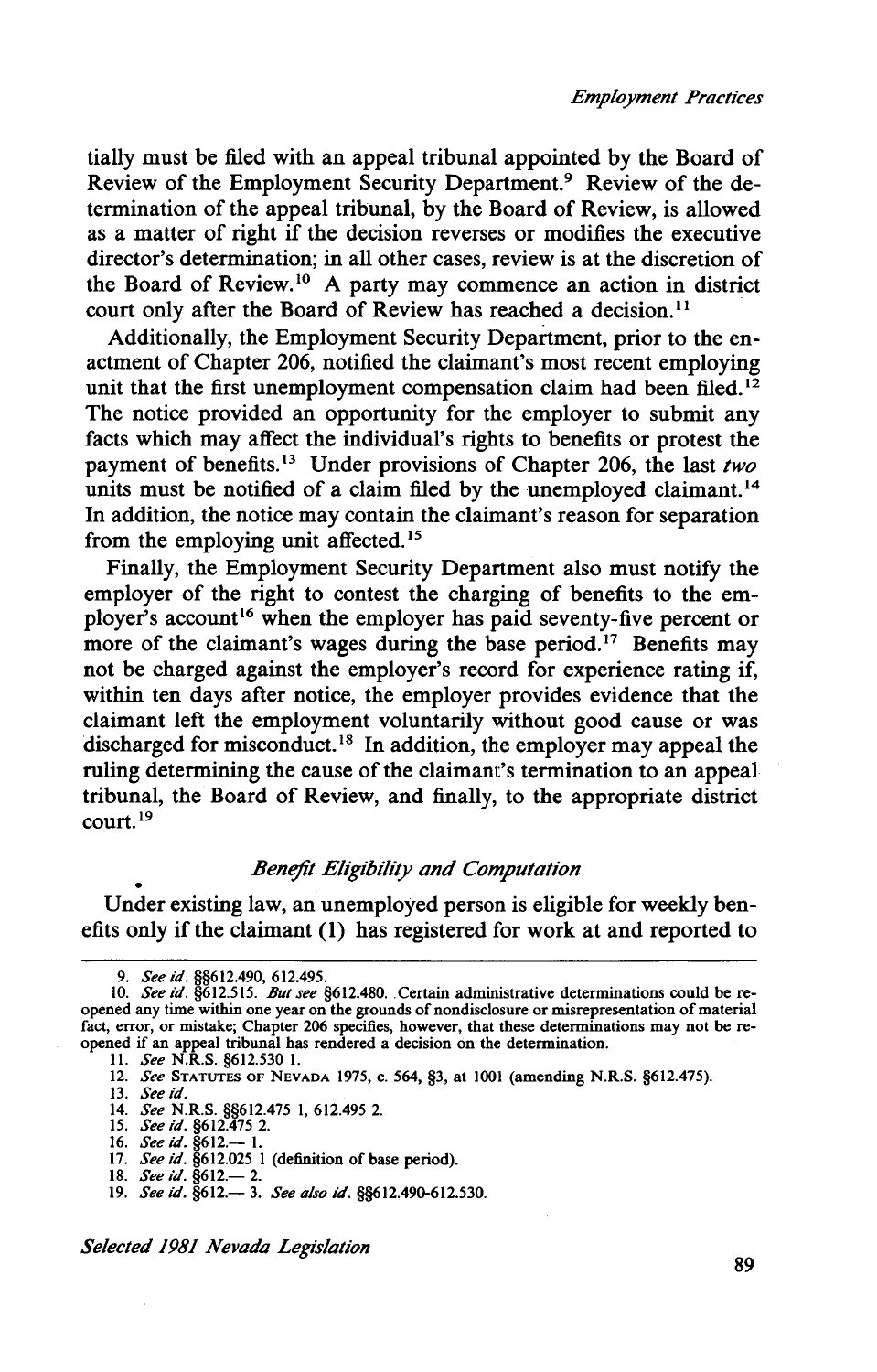an employment security department office,<sup>20</sup> (2) has made a claim for benefits,<sup>21</sup> (3) is able to and available for work,<sup>22</sup> and (4) has, within the base period, been paid wages from employers.<sup>23</sup>

A claimant's eligibility for benefits, however, may be affected by the manner in which the employer-employee relationship terminates.<sup>24</sup> Existing law provides that a claimant is ineligible for benefits for the week such person *voluntarily* leaves the last or next to last employment.<sup>25</sup> Chapter 379 additionally provides that a person who voluntarily terminates to seek better employment is ineligible for benefits for all subsequent weeks until better employment is secured or until remuneration is earned in covered employment equal to or exceeding the weekly benefit amount in each of ten weeks.<sup>26</sup> The legislature appears to agree with the view that the voluntary separation of an employee to accept a higher wage when present working conditions are acceptable is not sufficiently good cause to justify an increase in the contribution rate of an employer under the Unemployment Compensation Act of Nevada.27

In addition, persons voluntarily discontinuing work to marry, to accompany their spouse, or to join their spouse at a place impractical to commute to their employment were disqualified from receiving unemployment compensation benefits under prior law.28 Chapter 379 deletes this provision, thus apparently extending eligibility under these circumstances. 29

Under prior law relating to benefit computation, wages earned before January 1, 1978 from uncovered services<sup>30</sup> could serve as the basis for benefit payments if the benefits were covered by the federal government under the Unemployment Compensation Amendments of 1976.31 Chapter 206 now provides that benefit payments must be based on covered services. 32

25. *See id.* 

26. *Compare id with* STATUTES OF NEVADA 1977, C. 431, §1, at 872.

27. *See* [1965] OP. ATT'Y GEN. No. 288 (May 20, 1965).

28. *See* STATUTES OF NEVADA 1965, C. 75, §4, at 108 (amending N.R.S. §612.415).

29. *See* STATUTES OF NEVADA 1981, c. 379, §5, at - (repealing N.R.S. §612.415).

30. *See generally* N.R.S. §§612.095-612.110, 612.117-612.120,612.125-612.140 (definitions of uncovered services).

31. *See* STATUTES OF NEVADA 1977, c. 429, §15, at 836 (amending N.R.S. §612.353). *See also* Unemployment Compensation Amendments of 1976, PuB. L. No. 94-566, 90 Stat. 2667.

32. *See* STATUTES OF NEVADA 1981, c. 206, §8, at - (repealing N.R.S. §612.353)

*Pac!fic Law Journal* 

<sup>20.</sup> *See id.* §612.375 1.

<sup>21.</sup> *See id.* §612.375 2.

<sup>22.</sup> *See id.* §612.375 3.

<sup>23.</sup> *See id.* §612.375 4.

<sup>24.</sup> *See id.* §612.380.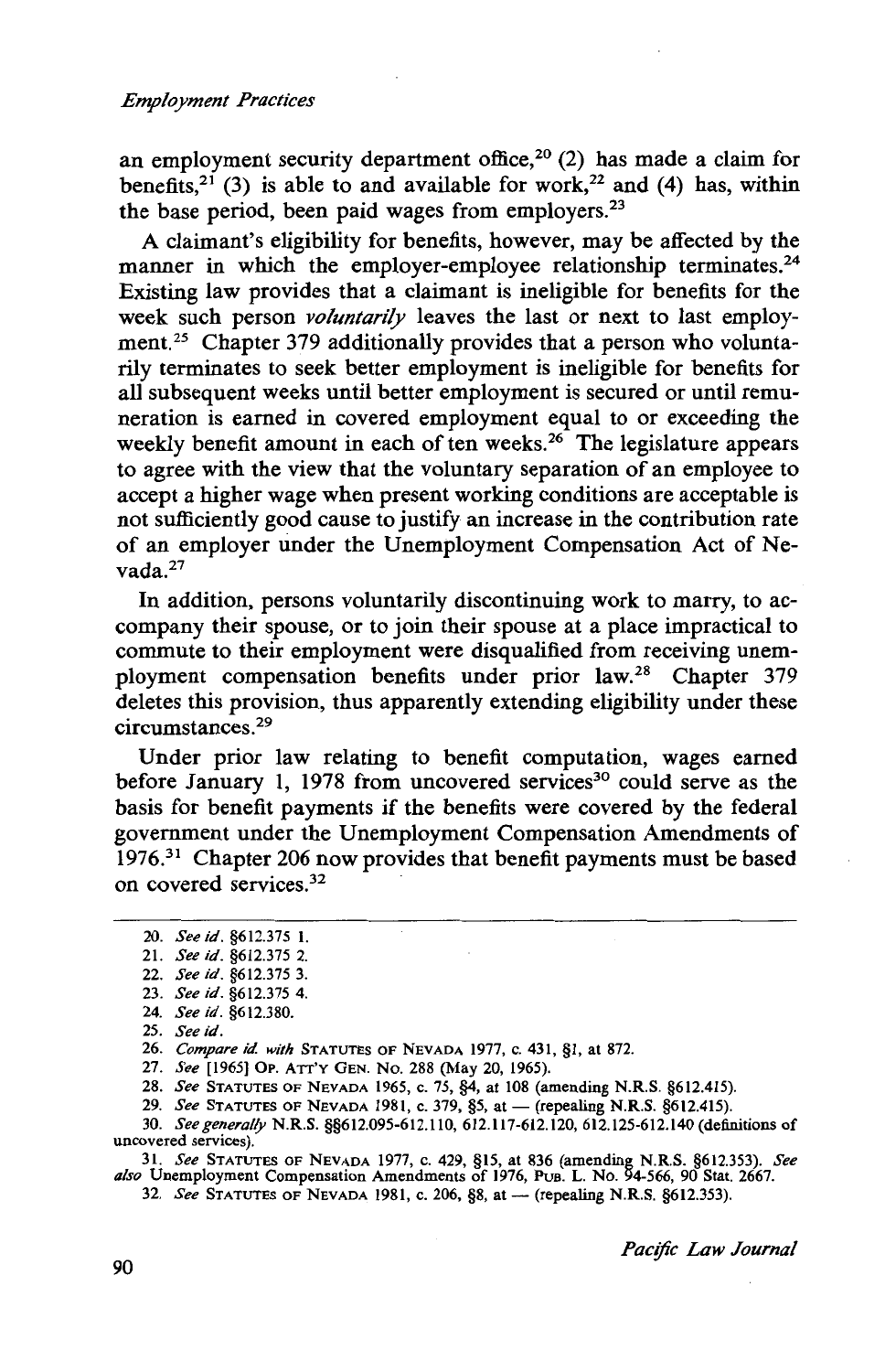Prior to the enactment of Chapter 379, wages paid immediately prior to the claimant's retirement were not included in calculating the total wages paid during the base period.<sup>33</sup> Chapter 379 creates exceptions for charging benefits against employers when the claimant receives any governmental or private pension, annuity, or similar periodic payment for retirement.<sup>34</sup> If contributions to the retirement plan were made entirely by the claimant or by the claimant and an employer who is neither a base period employer nor an employer whose account is chargeable with benefit payments, the claimant is entitled to the retirement payment and the entire unemployment benefit payment.<sup>35</sup> If at least one-half but less than the entire amount of the contributions to the retirement plan were made by the claimant, unemployment benefits must be reduced by half the proportionate weekly amount of the retirement payment.<sup>36</sup> When the claimant contributes less than one-half of the entire amount to the retirement plan, unemployment compensation must be reduced by the entire proportionate weekly amount of the retirement payment. $37$ 

#### *Extended Benefits*

Congress created the Extended Benefits Program to supplement regular benefits during periods of high unemployment.<sup>38</sup> Under this program, the federal government and the states share equally the cost of paying additional weeks of compensation beyond the period provided by state law.39 Chapter 337 requires disqualification from obtaining these extended benefits if the claimant fails (1) to accept an offer of suitable work<sup>40</sup> or to apply for any suitable work referred to the claimant by the Executive Director,  $(2)$  to engage actively in a systematic

38. *See* PuB. L. No. 91-373, 84 Stat. 695 (1970). 39. *See generally* Employment Security Amendments of 1970, PuB. L. No. 91-373, 84 Stat. 695.

40. *See* N.R.S. §612.- (Chapter 337 defines suitable work as any work within the person's capabilities and for which the gross average weekly remuneration is greater than the sum of any supplemental unemployment benefits and the person's weekly extended benefit amount. However, the gross average weekly remuneration must not be less than the higher of the federal mini-<br>mum wage or any applicable state of local minimum wage.).

<sup>33.</sup> *See* STATUTES OF NEVADA 1977, c. 452, §2.5, at 898 (amending N.R.S. §612.375 5).

<sup>34.</sup> *Compare* N.R.S. §612.375 *5 with* STATUTES OF NEVADA 1977, c. 452, §2.5, at 899.

<sup>35.</sup> *See* N.R.S. §612.375 5(a). 36. *See id.* §612.375 5(b).

<sup>37.</sup> *See id. See also* 56 A.L.R.3d 520 (In a number of cases, courts have applied or recognized the rule that receipt of pension payments is irrelevant to a claimant's right to unemployment compensation.); N.R.S. §612.375 6 (Chapter 379 also provides that the exceptions for charging benefits against employers will not apply when services performed by the claimant do not affect the retirement payment in any manner. The pension payments of the Social Security Act and the Railroad Retirement Act of 1974, however, are subject to the above listed exceptions for charging benefits. The provisions of Chapter 379 regarding these exceptions for charging benefits against employers operate retroactively to and including March 31, [980.).